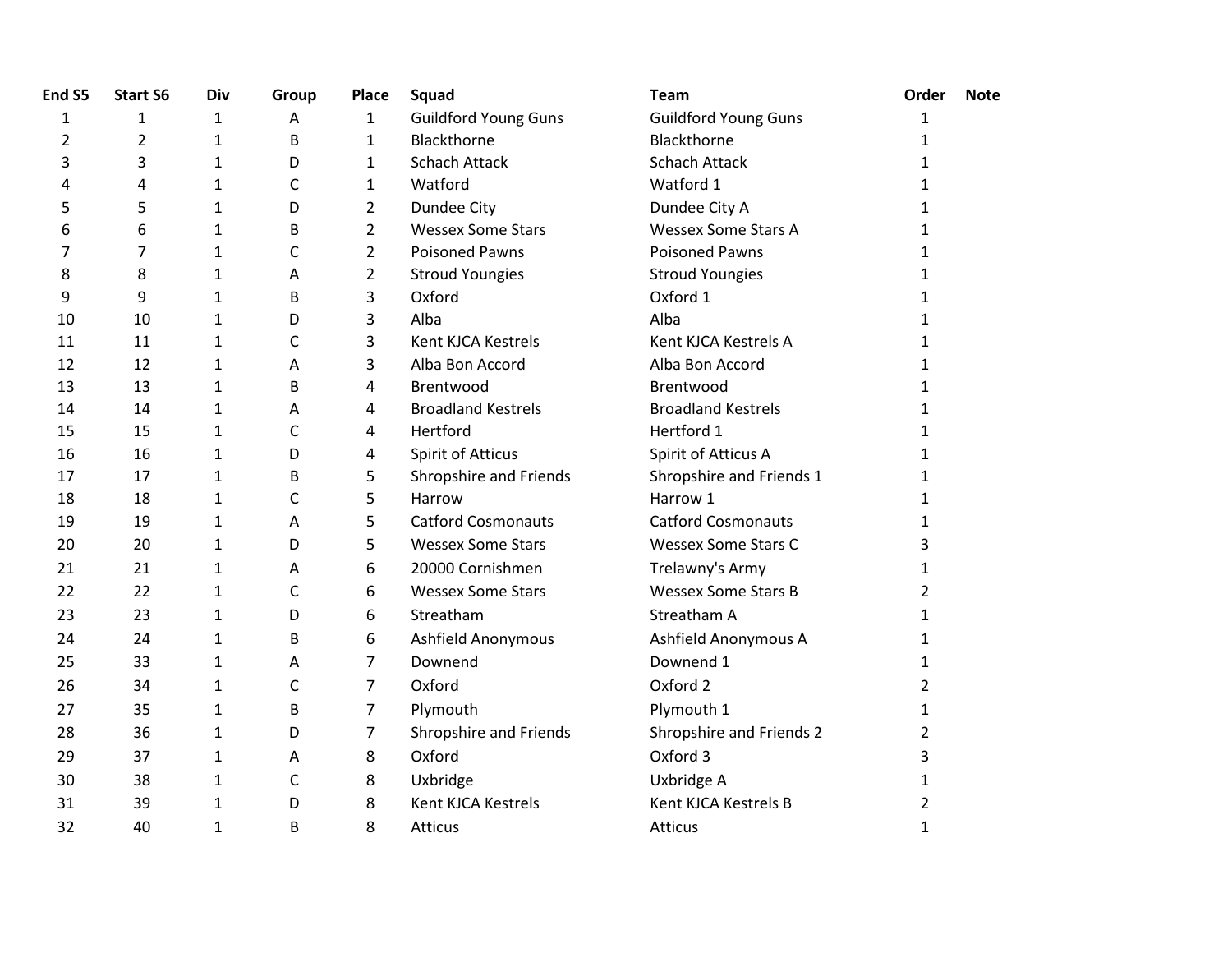| End S5 | <b>Start S6</b> | Div            | Group        | <b>Place</b>   | Squad                            | <b>Team</b>                      | Order          | <b>Note</b> |
|--------|-----------------|----------------|--------------|----------------|----------------------------------|----------------------------------|----------------|-------------|
| 33     | 25              | $\overline{2}$ | C            | $\mathbf{1}$   | Farnham                          | Farnham A                        | $\mathbf{1}$   |             |
| 34     | 26              | $\overline{2}$ | Α            | $\mathbf{1}$   | <b>Charlton Cobras</b>           | Charlton Cobras A                | 1              |             |
| 35     | 27              | $\overline{2}$ | B            | $\mathbf{1}$   | <b>Hackney Thirsty</b>           | <b>Hackney Thirsty</b>           | 1              |             |
| 36     | 28              | $\overline{2}$ | D            | $\mathbf{1}$   | <b>Barnet Knights</b>            | <b>Barnet Knights A</b>          | 1              |             |
| 37     | 29              | $\overline{2}$ | A            | $\overline{2}$ | <b>Guildford Castles</b>         | <b>Guildford Castles 1</b>       | 1              |             |
| 38     | 30              | $\overline{2}$ | C            | $\overline{2}$ | <b>Warwickshire Bears</b>        | <b>Warwickshire Bears A</b>      | 1              |             |
| 39     | 31              | $\overline{2}$ | D            | $\overline{2}$ | Dundee City                      | Dundee City B                    | $\overline{2}$ |             |
| 40     | 32              | $\overline{2}$ | B            | $\overline{2}$ | <b>Phones Pals</b>               | Phones Pals A                    | 1              |             |
| 41     | 41              | $\overline{2}$ | A            | 3              | <b>Guildford Gatekeepers</b>     | <b>Guildford Gatekeepers</b>     | 1              |             |
| 42     | 42              | $\overline{2}$ | B            | 3              | <b>Barnet Knights</b>            | <b>Barnet Knights B</b>          | 2              |             |
| 43     | 43              | $\overline{2}$ | D            | 3              | 20000 Cornishmen                 | Cornish Choughs                  | $\overline{2}$ |             |
| 44     | 44              | $\overline{2}$ | $\mathsf{C}$ | 3              | <b>Bradford DCA Knights</b>      | <b>Bradford DCA Knights A</b>    | 1              |             |
| 45     | 45              | $\overline{2}$ | B            | 4              | Spirit of Atticus                | Spirit of Atticus B              | 2              |             |
| 46     | 46              | $\overline{2}$ | D            | 4              | <b>Bude Surfers</b>              | <b>Bude Reef Surfers</b>         | 1              |             |
| 47     | 47              | $\overline{2}$ | C            | 4              | <b>Bristol Cabot Blackbeards</b> | <b>Bristol Cabot Blackbeards</b> | 1              |             |
| 48     | 48              | $\overline{2}$ | Α            | 4              | MK Phoenix                       | <b>MK Phoenix</b>                | 1              |             |
| 49     | 49              | $\overline{2}$ | D            | 5              | <b>Manchester Manticores</b>     | <b>Manchester Manticores</b>     | 1              |             |
| 50     | 50              | $\overline{2}$ | $\mathsf{C}$ | 5              | Kent KJCA Kestrels               | Kent KJCA Kestrels C             | 3              |             |
| 51     | 51              | $\overline{2}$ | B            | 5              | Crowthorne                       | Crowthorne A                     | 1              |             |
| 52     | 52              | $\overline{2}$ | A            | 5              | Ashfield Anonymous               | Ashfield Anonymous C             | 3              |             |
| 53     | 53              | $\overline{2}$ | D            | 6              | Harrow                           | Harrow 2                         | 2              |             |
| 54     | 54              | $\overline{2}$ | С            | 6              | Shropshire and Friends           | Shropshire and Friends 3         | 3              |             |
| 55     | 55              | $\overline{2}$ | B            | 6              | Ashfield Anonymous               | Ashfield Anonymous B             | 2              |             |
| 56     | 56              | $\overline{2}$ | A            | 6              | War & Piece                      | War & Piece Overlord             | 1              |             |
| 57     | 65              | $\overline{2}$ | B            | 7              | Kent KJCA Kestrels               | Kent KJCA Kestrels D             | 4              |             |
| 58     | 66              | $\overline{2}$ | A            | $\overline{7}$ | <b>Stroud Oldies</b>             | <b>Stroud Oldies</b>             | 1              |             |
| 59     | 67              | $\overline{2}$ | D            | $\overline{7}$ | <b>Morriston Alekhine</b>        | <b>Morriston Alekhine</b>        | 1              |             |
| 60     | 68              | $\overline{2}$ | $\mathsf C$  | $\overline{7}$ | <b>Watford Juniors</b>           | <b>Watford Juniors A</b>         | 1              |             |
| 61     | 69              | $\overline{2}$ | A            | 8              | <b>Wessex Some Stars</b>         | <b>Wessex Some Stars D</b>       | 4              |             |
| 62     | 70              | $\overline{2}$ | C            | 8              | <b>Manchester Juniors</b>        | Manchester Juniors A             | 1              |             |
| 63     | 71              | $\overline{2}$ | B            | 8              | Bolton                           | Bolton                           | 1              |             |
| 64     | 72              | $\overline{2}$ | D            | 8              | Crewe AOL                        | Crewe AOL                        | $\mathbf 1$    |             |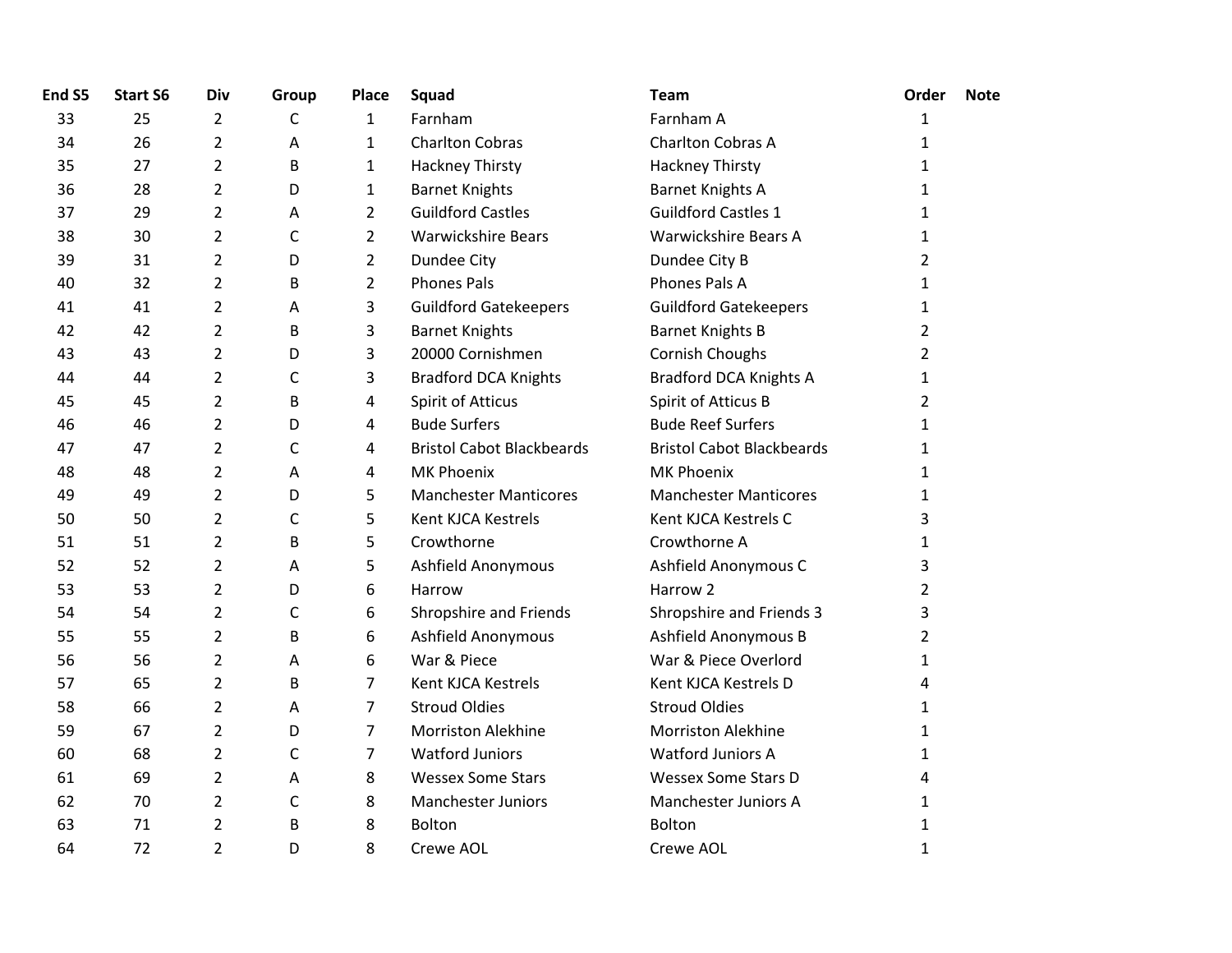| End S5 | <b>Start S6</b> | Div | Group        | Place          | Squad                        | <b>Team</b>                    | Order          | <b>Note</b> |
|--------|-----------------|-----|--------------|----------------|------------------------------|--------------------------------|----------------|-------------|
| 65     | 57              | 3   | $\mathsf{C}$ | $\mathbf{1}$   | Hebden Bridge                | Hebden Bridge 1                | 1              |             |
| 66     | 58              | 3   | Α            | $\mathbf{1}$   | <b>Bearsden Grizzlies</b>    | <b>Bearsden Grizzlies</b>      | 1              |             |
| 67     | 59              | 3   | B            | $\mathbf{1}$   | Morpeth                      | Morpeth                        | 1              |             |
| 68     | 60              | 3   | D            | $\mathbf{1}$   | <b>Phones Pals</b>           | Phones Pals B                  | $\overline{2}$ |             |
| 69     | 61              | 3   | B            | $\overline{2}$ | Ashton                       | Ashton                         | $\mathbf{1}$   |             |
| 70     | 62              | 3   | $\mathsf C$  | $\overline{2}$ | East Kilbride                | <b>East Kilbride Strollers</b> | 1              |             |
| 71     | 63              | 3   | Α            | $\overline{2}$ | Deaf England                 | Deaf England 1                 | 1              |             |
| 72     | 64              | 3   | D            | $\overline{2}$ | <b>Hackney Hackers</b>       | <b>Hackney Hackers</b>         | 1              |             |
| 73     | 73              | 3   | B            | 3              | <b>Stretford and Urmston</b> | <b>Stretford and Urmston</b>   | 1              |             |
| 74     | 74              | 3   | D            | 3              | <b>Wells Globetrotters</b>   | Wells Globetrotters 1          | 1              |             |
| 75     | 75              | 3   | А            | 3              | 20000 Cornishmen             | Kernow Knights                 | 3              |             |
| 76     | 76              | 3   | $\mathsf{C}$ | 3              | Cork                         | Cork A                         | 1              |             |
| 77     | 77              | 3   | D            | 4              | <b>Braunstone</b>            | <b>Braunstone</b>              | 1              |             |
| 78     | 78              | 3   | $\mathsf{C}$ | 4              | <b>Brentwood Juniors</b>     | <b>Brentwood Juniors</b>       | 1              |             |
| 79     | 79              | 3   | B            | 4              | Hertford                     | Hertford 2                     | $\overline{2}$ |             |
| 80     | 80              | 3   | Α            | 4              | Watford                      | Watford 2                      | $\overline{2}$ |             |
| 81     | 81              | 3   | D            | 5              | KCS U13                      | KCS U13                        | 1              |             |
| 82     | 82              | 3   | $\mathsf{C}$ | 5              | Ashfield Anonymous           | Ashfield Anonymous D           | 4              |             |
| 83     | 83              | 3   | B            | 5              | 20000 Cornishmen             | <b>Cornish Pirates</b>         | 4              |             |
| 84     | 84              | 3   | Α            | 5              | <b>Bishop Auckland</b>       | <b>Bishop Trojans</b>          | 1              |             |
| 85     | 85              | 3   | Α            | 6              | Uxbridge                     | Uxbridge C                     | 3              |             |
| 86     | 86              | 3   | D            | 6              | <b>Charlton Cobras</b>       | <b>Charlton Cobras B</b>       | 2              |             |
| 87     | 87              | 3   | B            | 6              | Hackney Hungry               | Hackney Hungry                 | 1              |             |
| 88     | 88              | 3   | $\mathsf{C}$ | 6              | Uxbridge                     | Uxbridge B                     | $\overline{2}$ |             |
| 89     | 97              | 3   | Α            | 7              | Shropshire and Friends       | Shropshire and Friends 4       | 4              |             |
| 90     | 98              | 3   | B            | 7              | Kent KJCA Kestrels           | Kent KJCA Kestrels E           | 5              |             |
| 91     | 99              | 3   | $\mathsf{C}$ | $\overline{7}$ | Shropshire and Friends       | Shropshire and Friends 5       | 5              |             |
| 92     | 100             | 3   | D            | $\overline{7}$ | Crewe BOL                    | Crewe BOL                      | $\overline{2}$ |             |
| 93     | 101             | 3   | A            | 8              | <b>Morriston Benko</b>       | <b>Morriston Benko</b>         | 1              |             |
| 94     | 102             | 3   | $\mathsf C$  | 8              | <b>Manchester Juniors</b>    | <b>Manchester Juniors B</b>    | 2              |             |
| 95     | 103             | 3   | D            | 8              | <b>Warwickshire Bears</b>    | <b>Warwickshire Bears B</b>    | $\overline{2}$ |             |
| 96     | 104             | 3   | B            | 8              | Harrow                       | Harrow 3                       | 3              |             |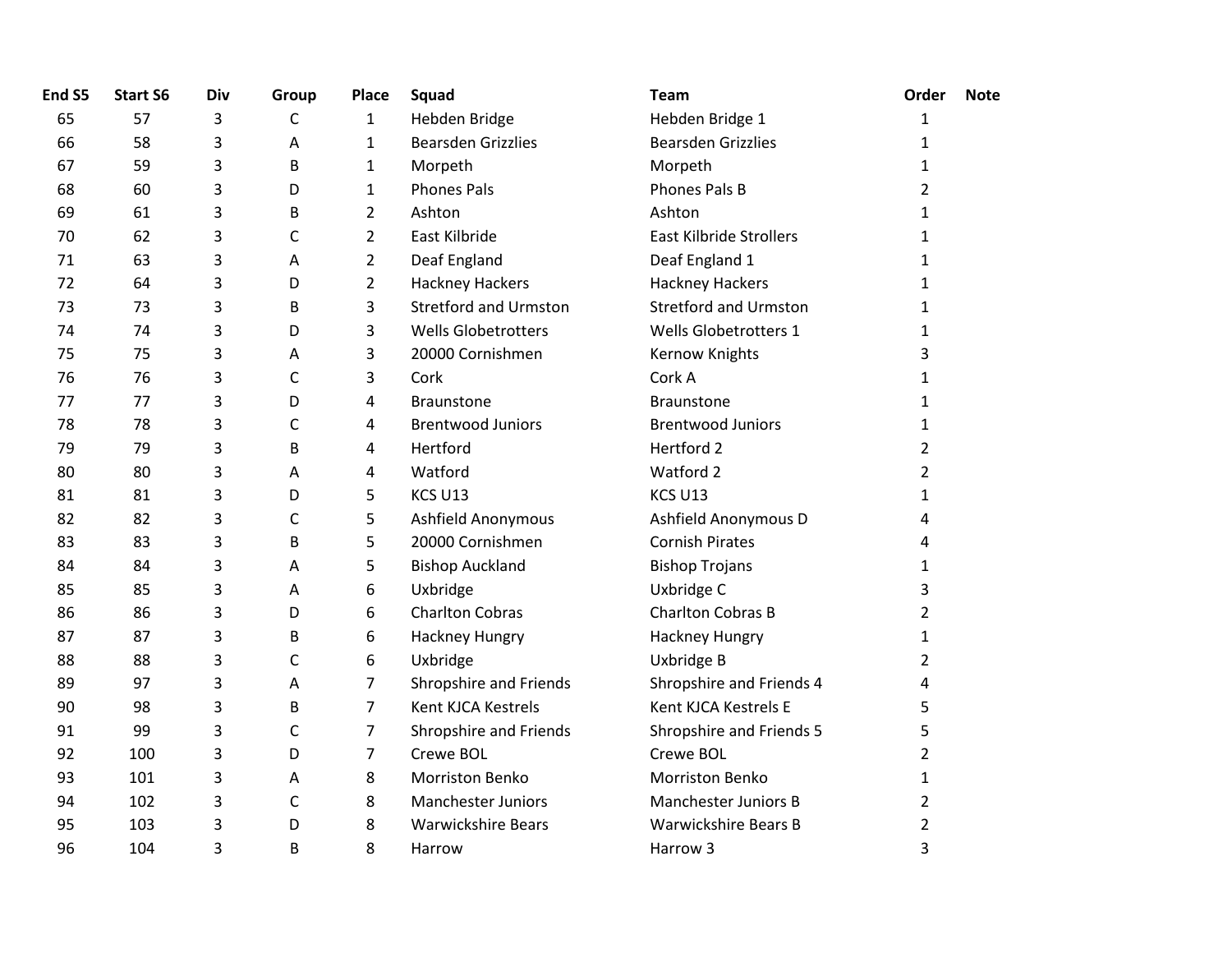| End S5 | <b>Start S6</b> | Div | Group        | <b>Place</b>   | Squad                        | <b>Team</b>                  | Order          | <b>Note</b> |
|--------|-----------------|-----|--------------|----------------|------------------------------|------------------------------|----------------|-------------|
| 97     | 89              | 4   | B            | $\mathbf{1}$   | Dundee City                  | Dundee City C                | 3              |             |
| 98     | 90              | 4   | C            | $\mathbf{1}$   | Jurassic Coast               | Jurassic Coast               | 1              |             |
| 99     | 91              | 4   | Α            | $\mathbf{1}$   | Sheffield Uni 70's Graduates | Sheffield Uni 70's Graduates | $\mathbf{1}$   |             |
| 100    | 92              | 4   | D            | 1              | Dundee City                  | Dundee City D                | 4              |             |
| 101    | 93              | 4   | A            | $\overline{2}$ | Devana Corieltauvorum        | Devana Corieltauvorum        | 1              |             |
| 102    | 94              | 4   | C            | $\overline{2}$ | Hebden Bridge                | Hebden Bridge 2              | 2              |             |
| 103    | 95              | 4   | B            | $\overline{2}$ | <b>Wessex Some Stars</b>     | <b>Wessex Some Stars E</b>   | 5              |             |
| 104    | 96              | 4   | D            | $\overline{2}$ | Streatham                    | Streatham B                  | 2              |             |
| 105    | 97              | 4   | C            | 3              | <b>Calstock Killers</b>      | <b>Calstock Killers</b>      | 1              |             |
| 106    | 98              | 4   | Α            | 3              | <b>Wessex Some Stars</b>     | <b>Wessex Some Stars G</b>   | 7              |             |
| 107    | 99              | 4   | D            | 3              | Plymouth                     | Plymouth 2                   | $\overline{2}$ |             |
| 108    | 100             | 4   | B            | 3              | Hebden Bridge                | Hebden Bridge 3              | 3              |             |
| 109    | 101             | 4   | $\mathsf{C}$ | 4              | <b>Wessex Some Stars</b>     | <b>Wessex Some Stars F</b>   | 6              |             |
| 110    | 102             | 4   | D            | 4              | Oxford                       | Oxford 4                     | 4              |             |
| 111    | 103             | 4   | Α            | 4              | Hackney Spice Boys           | Hackney Spice Boys           | 1              |             |
| 112    | 104             | 4   | B            | 4              | <b>Muswell Hill Juniors</b>  | <b>MHJ Bishops</b>           | 1              |             |
| 113    | 113             | 4   | $\mathsf{C}$ | 5              | War & Piece                  | War & Piece Nimrod           | $\overline{2}$ |             |
| 114    | 114             | 4   | D            | 5              | Colchester JFF               | Colchester JFF A             | 1              |             |
| 115    | 115             | 4   | B            | 5              | <b>Guildford Castles</b>     | <b>Guildford Castles 2</b>   | $\overline{2}$ |             |
| 116    | 116             | 4   | A            | 5              | <b>Barnet Knights</b>        | <b>Barnet Knights C</b>      | 3              |             |
| 117    | 117             | 4   | Α            | 6              | 20000 Cornishmen             | <b>Breage Bruisers</b>       | 5              |             |
| 118    | 118             | 4   | D            | 6              | <b>Wells Globetrotters</b>   | <b>Wells Globetrotters 2</b> | 2              |             |
| 119    | 119             | 4   | B            | 6              | Downend                      | Downend 2                    | $\overline{2}$ |             |
| 120    | 120             | 4   | C            | 6              | Uxbridge                     | Uxbridge D                   | 4              |             |
| 121    | 129             | 4   | D            | $\overline{7}$ | Farnham                      | Farnham B                    | $\overline{2}$ |             |
| 122    | 130             | 4   | B            | $\overline{7}$ | <b>Bishop Auckland</b>       | <b>Bishop Knights</b>        | $\overline{2}$ |             |
| 123    | 131             | 4   | А            | 7              | Shropshire and Friends       | Shropshire and Friends 6     | 6              |             |
| 124    | 132             | 4   | $\mathsf C$  | $\overline{7}$ | <b>Bude Surfers</b>          | <b>Bude Beach Surfers</b>    | $\overline{2}$ |             |
| 125    | 133             | 4   | B            | 8              | Lerryn Clowns                | Lerryn Clowns                | 1              |             |
| 126    | 134             | 4   | D            | 8              | War & Piece                  | War & Piece Banner           | 3              |             |
| 127    | 135             | 4   | C            | 8              | Colchester JFF               | Colchester JFF B             | 2              |             |
| 128    | 136             | 4   | Α            | 8              | Manchester Juniors           | Manchester Juniors C         | 3              |             |